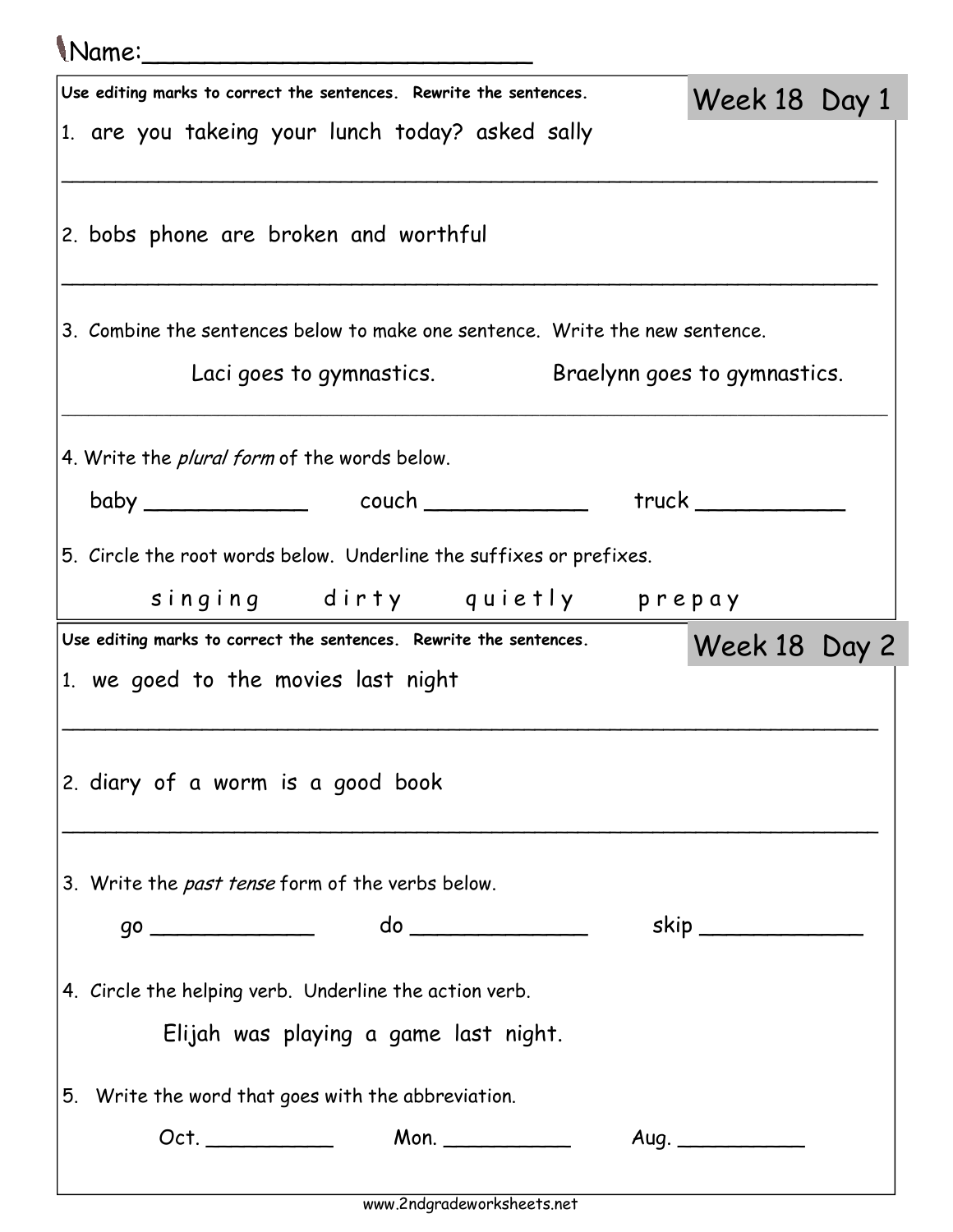| Mame:                                                                                                                                                                                                                           |                      |  |  |  |  |  |  |  |
|---------------------------------------------------------------------------------------------------------------------------------------------------------------------------------------------------------------------------------|----------------------|--|--|--|--|--|--|--|
| Use editing marks to correct the sentences. Rewrite the sentences.                                                                                                                                                              | Week 18 Day 3        |  |  |  |  |  |  |  |
| 1. callies foots hurt after she playd soccer                                                                                                                                                                                    |                      |  |  |  |  |  |  |  |
| 2. lets read the mouse and the motorcycle said landon                                                                                                                                                                           |                      |  |  |  |  |  |  |  |
| 3. Write the correct helping verb on the line. (have, has, had, am, are, is, was, were)                                                                                                                                         |                      |  |  |  |  |  |  |  |
| You _____________ doing a great job!                                                                                                                                                                                            |                      |  |  |  |  |  |  |  |
| 4. Write the <i>plural form</i> on the line next to each word.                                                                                                                                                                  |                      |  |  |  |  |  |  |  |
|                                                                                                                                                                                                                                 |                      |  |  |  |  |  |  |  |
| 5. Write the past tense form of the verbs below.                                                                                                                                                                                |                      |  |  |  |  |  |  |  |
| $see$ See See Sextern Sextern Sextern Sextern Sextern Sextern Sextern Sextern Sextern Sextern Sextern Sextern Sextern Sextern Sextern Sextern Sextern Sextern Sextern Sextern Sextern Sextern Sextern Sextern Sextern Sextern S | $tell$ _____________ |  |  |  |  |  |  |  |
| Use editing marks to correct the sentences. Rewrite the sentences.                                                                                                                                                              | Week 18 Day 4        |  |  |  |  |  |  |  |
| 1. kierstens tooths were hurtin                                                                                                                                                                                                 |                      |  |  |  |  |  |  |  |
| 2. we found where the wild things are in mayas room                                                                                                                                                                             |                      |  |  |  |  |  |  |  |
| 3. Combine the two sentences into one with and, but, or, or so.                                                                                                                                                                 |                      |  |  |  |  |  |  |  |
| Alli didn't do her homework.<br>She didn't get to play at recess.                                                                                                                                                               |                      |  |  |  |  |  |  |  |
| 4. Write the correct linking verb on the line. (have, has, had, am, are, is, was, were)<br>The kids _____________ excited to go on the fieldtrip yesterday.                                                                     |                      |  |  |  |  |  |  |  |
| 5. What is your favorite book?                                                                                                                                                                                                  |                      |  |  |  |  |  |  |  |